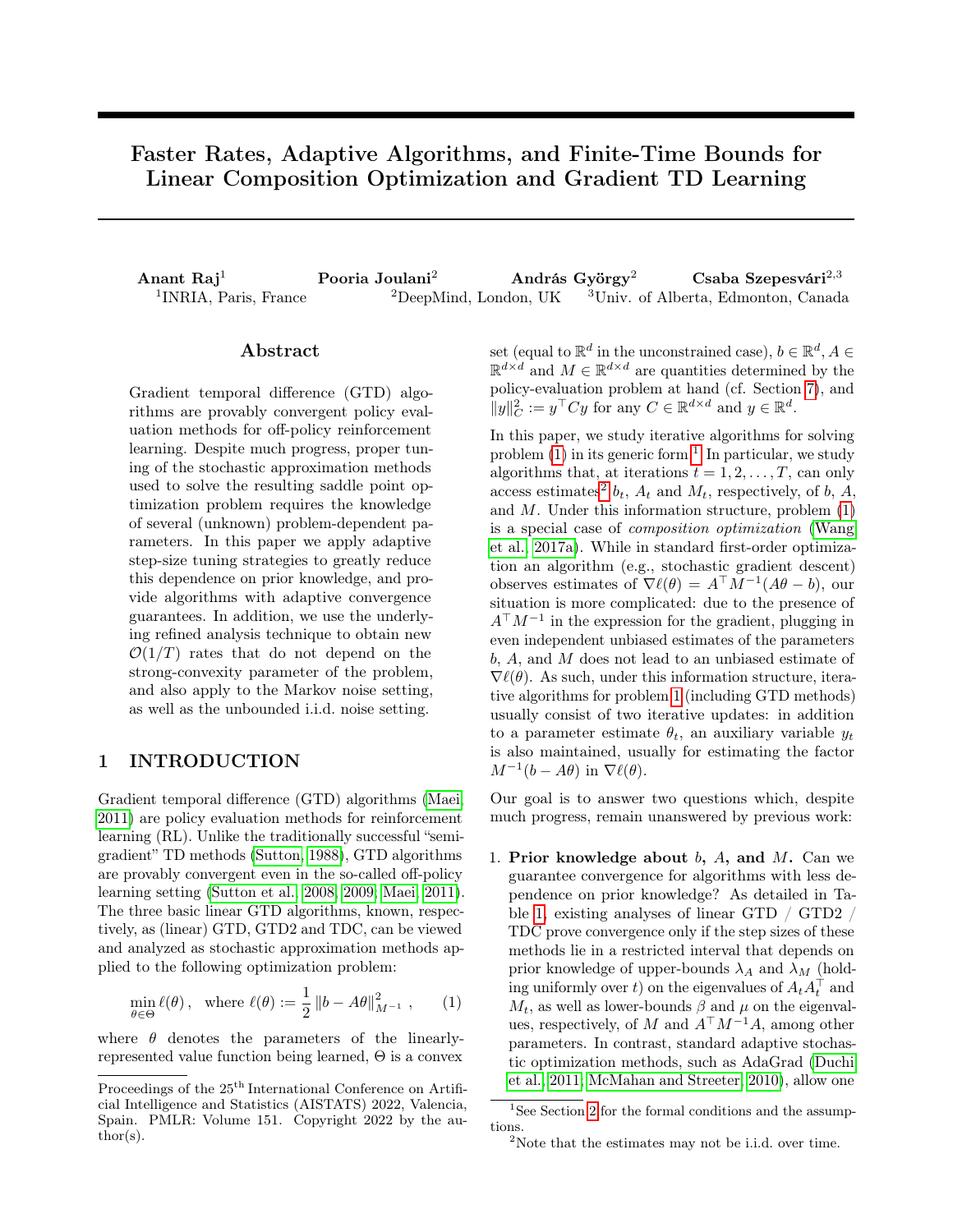to reduce the dependence of the step sizes on such prior knowledge, and provide adaptive convergence guarantees (rather than a worst-case upper-bound) that depend on the actual problem at hand. Such adaptation to unknown problem parameters are not supported by the existing analyses (see Section [1.2\)](#page-1-0).

2. Dependence on problem parameters. Can we provide guarantees on the convergence of the function value  $\ell(\bar{\theta}_T)$  (where  $\bar{\theta}_T$  is the output of the algorithm after T iterations), or the iterates  $\|\theta_t - \theta^*\|^2$ , that scale with  $\beta$  and  $\mu$  in the same way as in firstorder optimization? Currently, the final convergence guarantee provided by previous work depends in an obscure, sub-optimal way on  $\beta$  and  $\mu$  (even when the aforementioned prior knowledge is provided). In comparison, when (as in our case) the Hessian of  $\ell(\theta)$ has eigenvalues lower-bounded by  $\mu$ , stochastic gradient descent guarantees a rate of  $\ell(\bar{\theta}_T) \leq \mathcal{O}(1/(\mu T)),$ and for quadratic objectives, [Bach and Moulines](#page-8-1) [\(2013\)](#page-8-1) show a rate of  $\mathcal{O}(1/T)$  independently of  $\mu$ . Existing analyses do not provide such a rate for the quadratic objective of problem [\(1\)](#page-0-0).

In this paper, we provide an affirmative answer to these questions.

#### 1.1 Contributions

Using a range of new step-size schedules and algorithms. and a refinement of the analysis technique of [Liu et al.](#page-9-6) [\(2018\)](#page-9-6):

- We present adaptive step-size tuning strategies that require much less prior knowledge than previous work. Given only knowledge of  $\lambda_M$ , these algorithms guarantee  $\ell(\bar{\theta}_T)$  to converge at a rate of  $\mathcal{O}(1/\sqrt{T})$ (Theorem [2\)](#page-6-0), with an improved rate of  $\mathcal{O}(\frac{1}{\beta T})$  given further knowledge of  $\beta$  (Theorem [3\)](#page-6-1). Crucially, in the context of (off-policy) policy evaluation, these rates are achieved with step sizes independent of the √ maximum policy ratio  $\rho_{\text{max}}$ , with the  $\mathcal{O}(1/\sqrt{T})$  rate requiring only a bound on the feature norm  $\|\phi\|$  of the RL problem; see Section [7.](#page-7-0)
- With access to similar prior knowledge as previous work (i.e.,  $\beta, \mu, \lambda_M$ , and  $\lambda_A^2/\beta)$ , we present a restarting scheme that guarantees  $\ell(\bar{\theta}_T)$  to converge at a rate of  $\mathcal{O}(\frac{1}{\beta T})^3$  $\mathcal{O}(\frac{1}{\beta T})^3$  when the samples  $b_t, A_t$ , and  $M_t$  are

obtained under either i.i.d. (Theorem [1\)](#page-6-2) or Markov noise (Theorems [4](#page-6-3) and [5\)](#page-7-1). This puts our convergence guarantee in between the standard  $\frac{1}{\mu T}$  rate of SGD for strongly-convex functions, and the special-case rate  $\mathcal{O}(\frac{1}{T})$  of SGD for least-square objectives [\(Bach](#page-8-1) and Moulines,  $2013$ .<sup>[4](#page-1-2)</sup>

On the technical side, our results rely on a refined analysis framework for primal-dual algorithms, which may be of independent interest. We provide a tight decomposition of the optimization gap (instead of the min-max saddle-point gap considered by [Liu et al.,](#page-9-9) [2015,](#page-9-9) [2018\)](#page-9-6), which features extra flexibility to exploit the curvature of the problem and to use the recent advances from the online linear optimization (OLO) literature.

In the sequel, we also relax previous requirements of projecting the dual variables  $y_t$  or, alternatively, specify conditions required for the dual constraint set  $\mathcal Y$  to ensure convergence to the solution of problem [\(1\)](#page-0-0).

#### <span id="page-1-0"></span>1.2 Related Work

In recent years, there has been a new interest in the analysis of algorithms for problem [\(1\)](#page-0-0) with application to policy-evaluation. Due to the numerous prior work, we delegate the complete study of related work to the extended version of this paper [\(Raj et al., 2022\)](#page-9-10), and in this section provide a general overview of the state of the art with specific examples.

Previous work that prove finite-time (i.e., nonasymptotic) convergence bounds for problem [\(1\)](#page-0-0) can be broadly categorized based on the quantity they control:

- Bounding the iterates  $\|\theta_t \theta^*\|$ : This group of papers (e.g., [Dalal et al., 2017,](#page-8-3) [2018,](#page-8-4) [2020;](#page-8-5) [Gupta](#page-9-11) [et al., 2019;](#page-9-11) [Kaledin et al., 2020\)](#page-9-12) study the iterative updates for  $\theta_t$  and  $y_t$  as a (two-time-scale) update. Their bound can be turned into a bound on the objective by multiplying it by  $\lambda_A^2/\beta$ , since  $\ell(\theta)$  –  $\ell(\theta^*) \leq \frac{\lambda_A^2}{2\beta} \|\theta - \theta^*\|^2$ . These results typically hold only for a limited range of (non-adaptive) step sizes, but work for unbounded constraint sets (with the exception of [Dalal et al., 2018;](#page-8-4) [Xu et al., 2019\)](#page-9-13).
- Bounding the objective  $\ell(\bar{\theta}_T) \ell(\theta^*)$ : Starting with the seminal works of [Liu et al.](#page-9-9) [\(2015,](#page-9-9) [2018\)](#page-9-6), this group of papers (e.g., [Du et al., 2017;](#page-8-2) [Peng](#page-9-7) [et al., 2019\)](#page-9-7) reduce problem [\(1\)](#page-0-0) to a saddle-point problem (see Section [2\)](#page-2-0), and study the convergence of stochastic gradient descent-ascent (SGDA) on this

<span id="page-1-1"></span><sup>&</sup>lt;sup>3</sup>This is a stronger result than the  $\mathcal{O}(1/T)$  rates by [Du et al.](#page-8-2) [\(2017\)](#page-8-2); [Peng et al.](#page-9-7) [\(2019\)](#page-9-7) that are based on combining GTD with SVRG [\(Johnson and Zhang, 2013\)](#page-9-8): The SVRG-based methods are applicable only to the finitebatch learning setting, and need to frequently access all data points in the fixed batch to compute a full gradient. In contrast, our method applies to infinite online sequences with Markov noise.

<span id="page-1-2"></span><sup>4</sup>Recall that SGD has direct sampling of the gradient of  $\ell(\theta)$  (which is not possible in problem [1](#page-0-0) with access only to estimates  $A_t$ ,  $b_t$  and  $M_t$ ).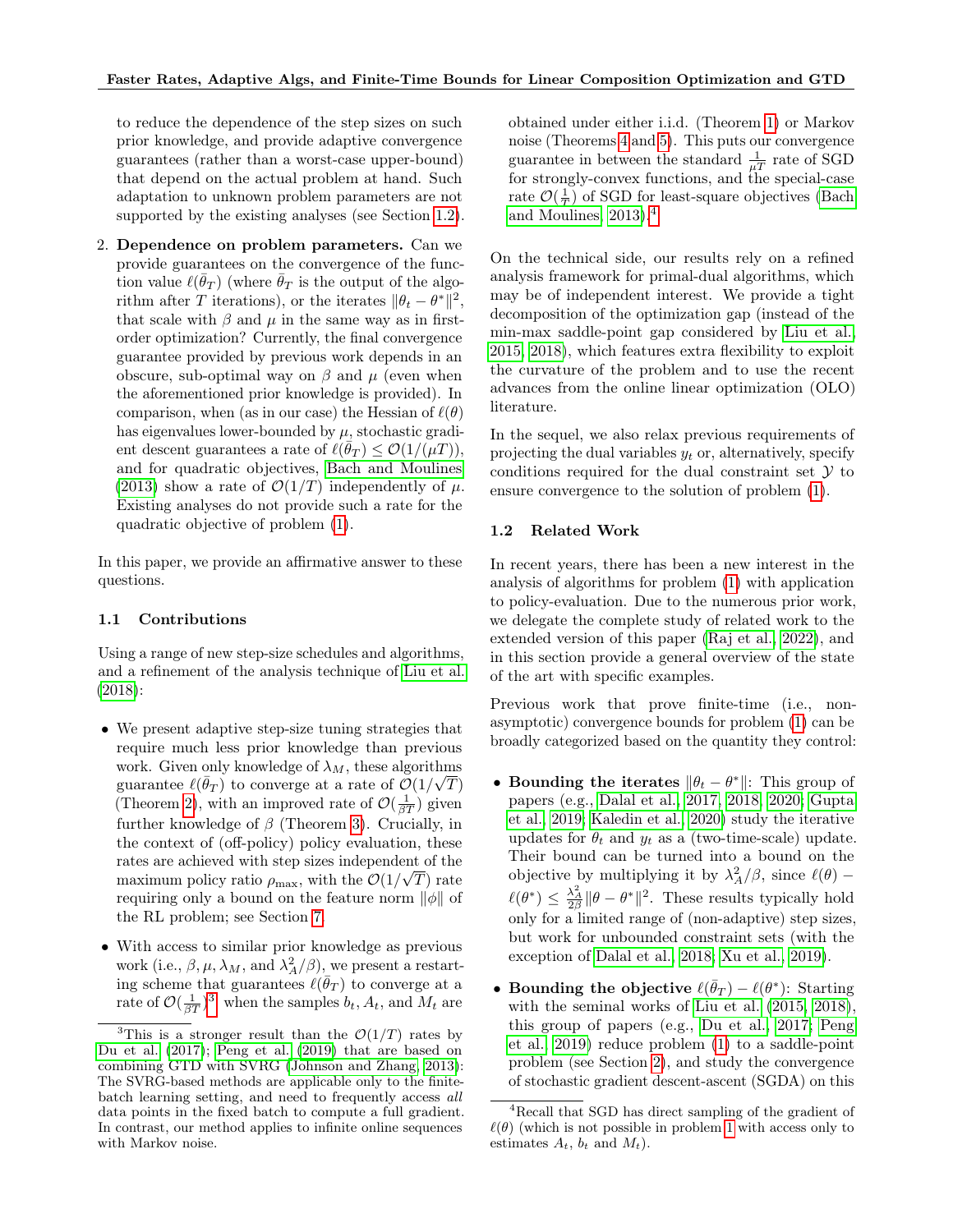saddle-point problem. Typically, to be able to use off-the-shelf optimization guarantees, these papers consider only the case when the constraint set  $\Theta$  is bounded. For the same reason, these papers typically also project the dual variable  $y_t$  to a compact set  $\mathcal{Y}$ . As a result of the saddle-point formulation, these papers also typically lose the benefits of the curvature of the problem, hence obtaining only  $\mathcal{O}(1/\sqrt{T})$  rates. Notably, for the more general setting of composition optimization, [Wang et al.](#page-9-14) [\(2017b\)](#page-9-14) obtain an  $\mathcal{O}(1/T)$ rate for the objective assuming that the gradients have bounded norms, which in general is not possible in the GTD set-up unless the iterates are enforced to remain in a bounded set. In addition, the constant in their convergence rate seemingly scales with  $\Omega(1/\mu)$ . Note that convergence rates on the objec-tive can, in general, be turned<sup>[5](#page-2-1)</sup> into convergence rates on  $\|\bar{\theta}_T - \theta^*\|^2$ , since  $\ell(\theta) - \ell(\theta^*) \geq \frac{\mu}{2} \|\theta - \theta^*\|^2$ .

In the present paper, we extend the second group of analyses to work without projection of  $\theta_t$  and/or  $y_t$ and to obtain  $\mathcal{O}(1/T)$  rates, while deriving the exact dependence of the rate on the problem parameters and providing adaptive step-size schedules to relax the priorknowledge requirements of the first group of papers. Table [1](#page-3-0) compares our results with the most relevant previous works; further discussion of the related literature, including recent works by [Wang et al.](#page-9-15) [\(2018\)](#page-9-15); [Hu and Syed](#page-9-16) [\(2019\)](#page-9-16); [Huang and Zhang](#page-9-17) [\(2021\)](#page-9-17); [Kot](#page-9-18)[salis et al.](#page-9-18) [\(2020a,](#page-9-18)[b\)](#page-9-19); [Doan](#page-8-6) [\(2021\)](#page-8-6) is presented in the extended version of this paper [\(Raj et al., 2022\)](#page-9-10).

### <span id="page-2-0"></span>2 PRELIMINARIES

**Notation.** The set  $\{1, 2, ..., n\}$  is denoted by  $[n]$ . We denote the Euclidean norm on  $\mathbb{R}^d$  by  $\|\cdot\|$ , and for any matrix  $C \in \mathbb{R}^{d \times d}$ , we denote  $||C|| = ||C||_2 =$  $\max_{x \in \mathbb{R}^d \setminus \{0\}} \frac{\|Cx\|}{\|x\|}$  $\frac{Cx\|}{\|x\|}$  and  $\|y\|_C = y^\top C y$  for any  $y \in \mathbb{R}^d$ . The largest (respectively, smallest) singular value of a matrix C is denoted by  $\sigma_{\text{max}}(C)$  (respectively,  $\sigma_{\text{min}}(C)$ ). For  $\mu > 0$ , a differentiable function f is  $\mu$ -stronglyconvex if  $f(x) - f(y) - \langle \nabla f(y), x - y \rangle \ge \frac{\mu}{2} ||x - y||^2$ . For  $\beta > 0$ , a differentiable function  $f : \mathbb{R}^d \to \mathbb{R}$  is β-strongly-concave if  $-f$  is β-strongly-convex. We use  $\mathcal{F}_t = \sigma\left( \{b_s, A_s, M_s\}_{s=1}^{t-1} \right)$  to denote the sigma-field of all observations prior to time t, and  $\mathbb{E}_t[\cdot] = \mathbb{E}[\cdot | \mathcal{F}_t]$ to denote conditional expectation given  $\mathcal{F}_t$ . For a closed convex set  $\mathcal{X} \subset \mathbb{R}^d$  and  $x \in \mathcal{X}, \mathcal{P}_{\mathcal{X}}(x) =$  $\arg \min_{y \in \mathcal{X}} \|y - x\|$  denotes the Euclidean projection of x to  $\mathcal X$  (which is unique).

Assumptions. Throughout this paper, we make the following assumptions:

<span id="page-2-3"></span>Assumption 2.1. M is symmetric and positive-definite, A is invertible, and there exist<sup>[6](#page-2-2)</sup>  $\mu$ ,  $\beta$ ,  $\lambda$ <sub>A</sub>,  $\lambda$ <sub>M</sub> > 0 and  $B \geq 0$  such that

- 1.  $\mu \leq \sigma_{\min} (A^{\top} M^{-1} A)$  and  $\beta \leq \sigma_{\min}(M)$ ;
- 2.  $\sigma_{\max}(A_t) \leq \lambda_A$  and  $\sigma_{\max}(M_t) \leq \lambda_M$  for all  $t \in$  $[T];$
- 3.  $||b_t|| < B$  for all  $t \in [T]$ .

Optimal primal and dual variables. Let  $\theta^*$  denote the minimizer of  $\ell(\theta)$  in problem [1,](#page-0-0) which exists and is unique by Assumption [2.1](#page-2-3) (as it implies that  $\ell$ is  $\mu$ -strongly-convex). Following [Liu et al.](#page-9-6) [\(2018\)](#page-9-6), we can express  $\ell$  as  $\ell(\theta) = \arg \max_{y \in \mathbb{R}^d} L(\theta, y)$ , where

$$
L(\theta, y) = \langle b - A\theta, y \rangle - \frac{1}{2} ||y||_M^2.
$$

For  $\theta \in \mathbb{R}^d$ , we denote  $y^*(\theta) = \arg \max_{y \in \mathbb{R}^d} L(\theta, y)$ , which is well-defined under Assumption  $2.1$  (since it implies that  $L(\theta, \cdot)$  is  $\beta$ -strongly-concave as M is assumed to be positive-definite). We define  $y^* = y^*(\theta^*)$ .

We consider two settings regarding the noise in the estimates  $b_t$ ,  $A_t$  and  $M_t$ :

The i.i.d. noise setting. In this setting, we assume that the estimates  $b_t$ ,  $A_t$ ,  $M_t$  are conditionally unbiased given the past observations:

<span id="page-2-4"></span>Assumption 2.2. For all  $t \in [T]$ ,

$$
\mathbb{E}[A_t|\mathcal{F}_t] = A, \ \mathbb{E}[M_t|\mathcal{F}_t] = M, \text{ and } \mathbb{E}[b_t|\mathcal{F}_t] = b.
$$

By Jensen's inequality and the convexity of  $\|\cdot\|^2$ , As-sumption [2.1](#page-2-3) and Assumption [2.2](#page-2-4) imply  $||A||^2 \leq \lambda_A^2$ ,  $||M||^2 \leq \lambda_M^2$ , and  $||b||^2 \leq B^2$ .

The Markov setting. In the Markov noise setting, we replace Assumption [2.2](#page-2-4) with a weaker assumption on the underlying stochastic process. With a slight abuse of notation, let  $A: \Xi \to \mathbb{R}^{d \times d}$ ,  $M: \Xi \to \mathbb{R}^{d \times d}$ , and  $b: \Xi \to \mathbb{R}^d$  be random variables defined on the state space Ξ of a Markov process. We denote the state of this Markov process at time t by  $\xi_t$ , so that  $A_t = A(\xi_t)$ ,  $b_t = b(\xi_t)$ , and  $M_t = M(\xi_t)$ . Our main assumption, made by all previous work we are aware of, is that the stochastic process  $\{\xi_t\}$  has a finite mixing-time:

<span id="page-2-5"></span>Assumption 2.3 (Mixing time). There exists a distribution  $P_{\infty}$  over  $\Xi$  (called the steady-state distribution

<span id="page-2-1"></span><sup>&</sup>lt;sup>5</sup>However, obtaining bounds on  $\|\theta_t - \theta^*\|$  (rather than  $\|\bar{\theta}_T - \theta^*\|$ ) may require further techniques, see, e.g., [Shamir](#page-9-20) [and Zhang](#page-9-20) [\(2013\)](#page-9-20).

<span id="page-2-2"></span> $6$ Note that any of these problem parameters may be unknown to the algorithm.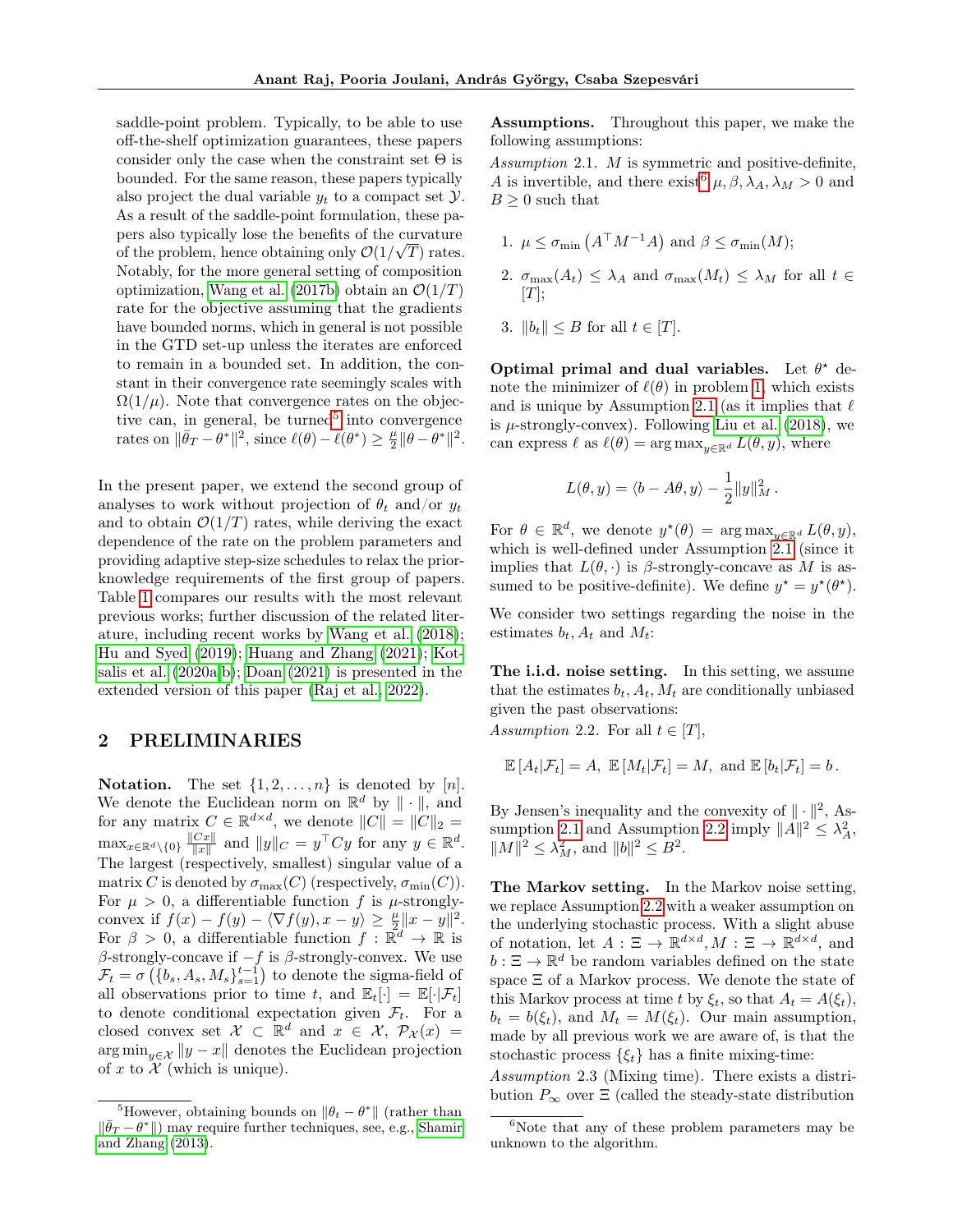Faster Rates, Adaptive Algs, and Finite-Time Bounds for Linear Composition Optimization and GTD

|                         | Prior info                                                  | Rate                                                          | <b>Noise</b> | Projected      | <b>Notes</b>                   |
|-------------------------|-------------------------------------------------------------|---------------------------------------------------------------|--------------|----------------|--------------------------------|
| Gupta et al. $(2019)$   | $\beta, \mu, \lambda_A, \lambda_M$                          | $1/(\mu T)$                                                   | Markov       | No             | No adaptive guarantees         |
| Xu et al. (2019)        | $\beta, \mu, \ \phi\ , (\lambda_A/\sigma_{\min}(A), \ b\ )$ | $1/(\mu T^{1-\delta})$                                        | Markov       | Yes            | Normalizes the features $\phi$ |
| Dalal et al. $(2018)$   | $\beta, \mu, \lambda_A, \lambda_M,   b  $                   | $1/T^{1/3-\delta}$                                            | Markov       | Yes            | $log(T)$ many projections      |
| Kaledin et al. $(2020)$ | $\beta, \mu, \lambda_A, \lambda_M,   b  $                   | $\left(\frac{d}{\min\{\mu,\beta\}\mu^2}\right)/T$<br>$\Omega$ | Markov       | N <sub>o</sub> | Large constants in the rate    |
| Theorem 1               | $\lambda_A^2/\beta, \lambda_M, \beta, \mu$                  | $1/(\beta T)$                                                 | i.i.d        | N <sub>o</sub> | Independent of $\mu$           |
| Theorem 2               | $\lambda_A^2/\beta^2$ OR $\lambda_M$                        | $1/\sqrt{T}$                                                  | i.i.d        | Yes            | Adaptive step size             |
| Theorem 3               | $(\lambda_A^2/\beta \text{ OR } \lambda_M), \beta$          | $1/(\beta T)$                                                 | i.i.d        | Yes            | Adaptive step size             |
| Theorem 4               | $\lambda_A^2/\beta, \beta$                                  | $1/(\beta T)$                                                 | Markov       | Yes            | Independent of $\mu$           |
| Theorem 5               | $\lambda^2_A/\beta$ , $\lambda_M$ , $\beta$ , $\mu$         | $1/(\beta T)$                                                 | Markov       | N <sub>o</sub> | Independent of $\mu$           |

<span id="page-3-0"></span>Table 1: Comparison with previous work.  $\lambda_A$  and  $\lambda_M$  denote upper-bounds (holding uniformly over t) on the eigenvalues of  $A_t A_t^{\top}$  and  $M_t$ , while  $\beta$  and  $\mu$  are lower-bounds on the eigenvalues, respectively, of M and  $A^{\top} M^{-1} A$ . The rates above the double line correspond to the error in the iterate, while our results, below, the double line, to the error in the objective. The former imply a bound on the latter with an extra factor of  $\lambda_A^2/\beta$ , while the latter imply a bound on the former with an extra 1/ $\mu$  factor (see the discussion in Section 1.2). [Gupta et al.](#page-9-11) [\(2019\)](#page-9-11) assume  $\|A_t\|, \|M_t\|$ , and  $\|A^\top M^{-1}A\|$  are upper-bounded by 1, hence need  $\lambda_M^2 \vee \lambda_A^2 / \beta$  for re-scaling; their (constant) step size and finite-time bound further depend on  $1/(\mu \wedge \beta)$  ( $\lambda_{max}$  in their notation). **[Xu et al.](#page-9-13) [\(2019\)](#page-9-13)** need a bound on  $\|\phi(s)\|_2$  for normalizing the features, and  $\beta, \mu$  for their step sizes. In addition, to convert their results to the unconstrained setting, they need to know  $||b||$ and  $\sigma_{\min}(A)$  or  $\lambda_A/\beta$  for setting the projection radii. **[Dalal et al.](#page-8-4) [\(2018\)](#page-8-4)** provide a guarantee that holds only after a large-enough number of iterations depending on the problem parameters. Also, the  $\mathcal{O}(1/T)$  bound of [Kaledin et al.](#page-9-12) [\(2020\)](#page-9-12) depends on the problem parameters in obscure ways, but the constant is at least  $\Omega\left(\frac{d}{\min\{\mu,\beta\}\mu^2}\right)$ . In comparison, **Theorem 1**, using the same prior knowledge with i.i.d. samples, achieves an  $\mathcal{O}(1/T)$  rate independent of  $\mu$  (to our knowledge the first such rate for GTD). **Theorems 2 and 3** trade-off the knowledge of different hyper-parameters when a bounded constraint set  $\Theta$  is given. Similarly to [Xu et al.](#page-9-13) [\(2019\)](#page-9-13), the corresponding algorithms can solve the unconstrained version of problem [\(1\)](#page-0-0) given extra prior knowledge of  $||b||$  and  $\sigma_{\min}(A)$  or  $\lambda_A/(\beta\mu)$ . Theorem 4 and 5 for the Markov noise setting are the only ones we are aware of that obtain a  $\mu$ -independent  $1/T$  rate with this level of prior knowledge.

of the Markov process) such that for all  $\Delta > 0$ , with probability 1,

$$
\tau_0(\Delta):=\sup_{t\geq 1}\inf\{\tau>0:d_{TV}(P^{t+\tau}_{[t]},P_\infty)\leq \Delta\}<\infty\,,
$$

where  $P_{[t]}^s$  denotes the conditional distribution of  $\xi_s$ given  $\mathcal{F}_t$ , and  $d_{TV}$  denotes the total variation distance.

#### <span id="page-3-3"></span>2.1 Online Linear Optimization

Online linear optimization (OLO) provides a generic, flexible framework for analyzing the performance of the iterative update rules used in optimization algorithms. An OLO algorithm consists of an update rule for any time step  $t \in [T]$ , mapping the previously received linear losses, given by vectors  $g_s, s \in [t]$ , to the next iterate  $x_{t+1}$ . Perhaps the simplest example of such an update rule is (projected) online gradient descent (OGD), (see, e.g., [Zinkevich, 2003\)](#page-10-0):

$$
x_{t+1} = \mathcal{P}_{\mathcal{X}}\left(x_t - \frac{1}{\eta_t}g_t\right), \qquad t \in [T], \qquad (2)
$$

or its alternative variant known as Dual Averaging  $(DA)$ :<sup>[7](#page-3-1)</sup>

$$
x_{t+1} = \mathcal{P}_{\mathcal{X}}\left(x_1 - \frac{1}{\eta_t}g_{1:t}\right), \qquad t \in [T], \qquad (3)
$$

where X is a closed convex set and  $x_1 \in \mathcal{X}$  is an arbitrary initial point. The step size  $1/\eta_t$  controls how fast the algorithm changes its iterates, and tuning it adaptively using the observed  $g_s, s \in [t]$ , with

<span id="page-3-2"></span>
$$
\eta_t = \sqrt{\eta_0^2 + \eta^2 \sum_{s=1}^t \|g_s\|^2}
$$
 (4)

for some  $\eta, \eta_0 \geq 0$ , results in a variant of the AdaGrad update [\(Duchi et al., 2011;](#page-8-0) [McMahan and Streeter,](#page-9-5) [2010\)](#page-9-5).

OLO is concerned with the cumulative excess (linear) loss of these iterates compared to a fixed iterate  $x^* \in \mathcal{X}$ . This loss difference is referred to as the regret of the

<span id="page-3-1"></span><sup>7</sup>Generalized versions of the OGD update rule are commonly referred to as mirror descent, while generalized DA updates are also known as follow the regularized leader (FTRL) or lazy-projection mirror descent [\(Hazan, 2019\)](#page-9-21).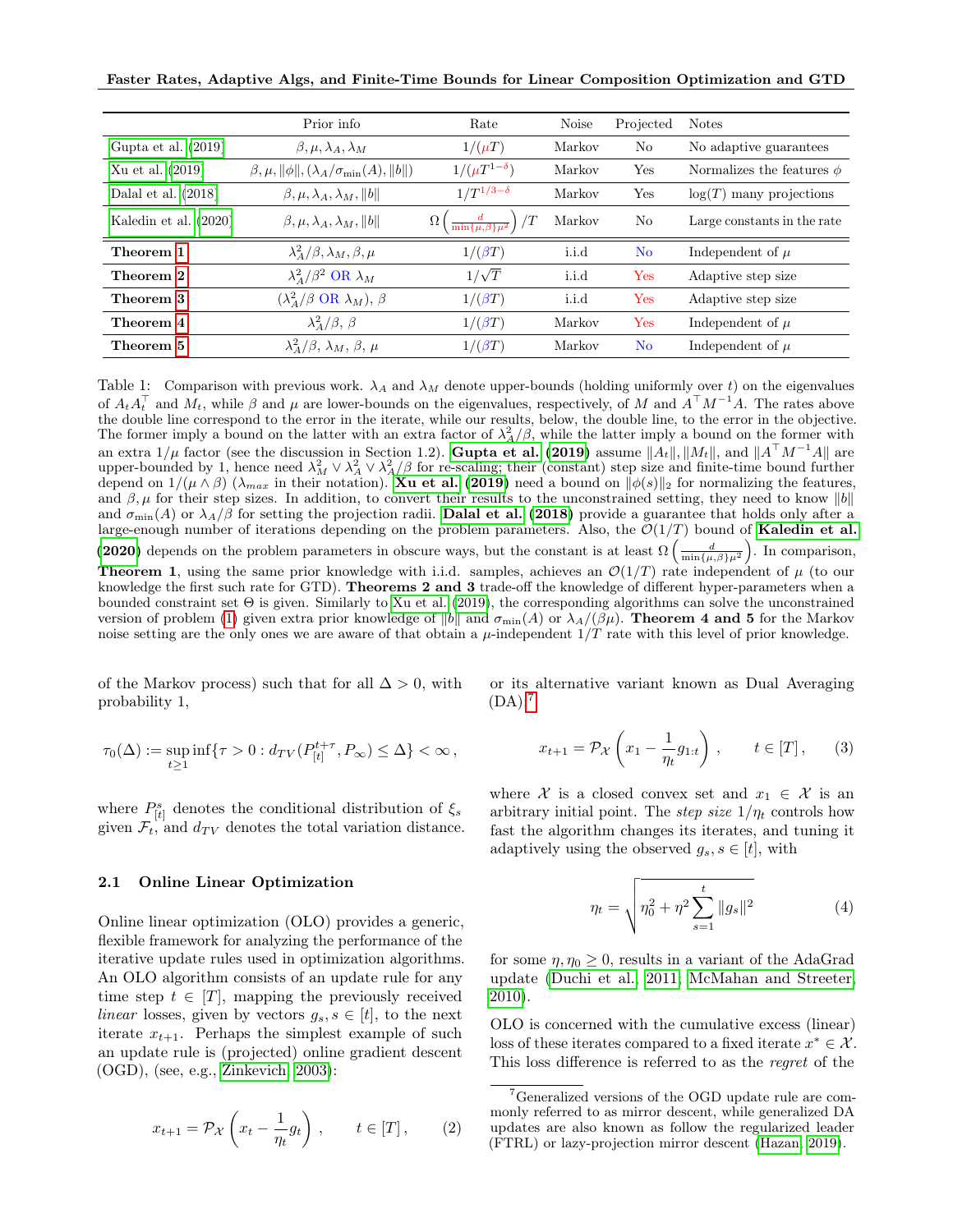OLO algorithm, and is defined formally as

$$
R_T^x(x^*) = \sum_{t=1}^T \langle g_t, x_t - x^* \rangle.
$$

In particular, it has been shown (see, e.g., [Hazan, 2019;](#page-9-21) [Orabona, 2019;](#page-9-22) [Joulani et al., 2020\)](#page-9-23) that the OGD update enjoys the following regret bound for any  $T \geq 1$ and non-increasing step sizes, i.e., for  $\eta_t \geq \eta_{t-1}$  for all  $t \in [T]$  with  $\eta_0 = 0$ :

$$
R_T^x(x^*) \le \sum_{t=1}^T \left( \frac{\eta_t - \eta_{t-1}}{2} \|x_t - x^*\|^2 + \frac{1}{2\eta_t} \|g_t\|^2 \right)
$$
  

$$
\le \frac{\eta_T}{2} r_x^2 + \sum_{t=1}^T \frac{1}{2\eta_t} \|g_t\|^2,
$$

where  $r_x = \sup_{x_1, x_2 \in \mathcal{X}} ||x_1 - x_2||$ , and a data-dependent regret bound of

$$
R_T^x(x^*) \le \left(\frac{\eta}{2}r_x^2 + \frac{1}{\eta}\right) \sqrt{\sum_{t=1}^T \|g_t\|^2} \,,
$$

using the AdaGrad step sizes [\(4\)](#page-3-2) with  $\eta_0 = 0$ . Similarly, for any  $T \geq 1$ , the DA update ensures

$$
R_T^x(x^*) \le \frac{\eta_{T-1}}{2} \|x^*\|^2 + \sum_{t=1}^T \frac{1}{2\eta_{t-1}} \|g_t\|^2,
$$

leading to a data-dependent regret bound of

$$
R_T^x(x^*) \le \frac{\eta_0}{2} \|x^*\|^2 + \max_{t \in [T]} \frac{\|g_t\|^2}{2\eta_0} + \left(\frac{\eta}{2} \|x^*\|^2 + \frac{1}{\eta}\right) \sqrt{\sum_{t=1}^T \|g_t\|^2},
$$

when using AdaGrad step sizes [\(4\)](#page-3-2) with  $\eta_0 > 0$ .

The regret view is useful because it abstracts away the origins of  $g_t$ , and views it simply as the input to the algorithm. The only thing we need to do in an application, such as online convex optimization [\(Zinkevich,](#page-10-0) [2003;](#page-10-0) [Hazan, 2019\)](#page-9-21), stochastic optimization [\(Hazan,](#page-9-21) [2019;](#page-9-21) [Joulani et al., 2020\)](#page-9-23), or saddle-point computation [\(Juditsky et al., 2011\)](#page-9-24), is to relate our performance metric of choice for the given application to the regret of the update rule in terms of the information  $q_t$  that is fed into it. In the next section, we show a refined reduction of this nature that allows us to exploit the structure of the saddle-point problem arising from a primal-dual reformulation of the optimization objective  $(through L).$ 

## 3 FROM SADDLE POINTS TO ONLINE LINEAR OPTIMIZATION

Our analysis builds on a refined decomposition of the *optimization error*  $\ell(\bar{\theta}) - \ell(\theta^*)$ , where  $\bar{\theta}$  denotes the average of the iterates produced by the primal algorithm. The new decomposition isolates (but retains) the effect of the curvature of the problem, as captured by the matrices M and A, from the individual performances of the underlying OLO algorithms that receive (possibly biased) estimates of the gradients of  $L$  and come up with  $\theta_t$  and  $y_t$  in the primal-dual setup.

<span id="page-4-1"></span>Lemma 3.1 (Error decomposition). Consider arbitrary sequences of points  $\theta_t \in \Theta$ ,  $y_t \in \mathcal{Y}$ ,  $z_t \in \mathcal{Y}$ ,  $g_t^{\theta} \in \mathbb{R}^{\tilde{d}}$ , and  $g_t^y \in \mathbb{R}^d$ ,  $t \in [T]$ . Let  $\bar{\theta} = \frac{1}{T} \sum_{t=1}^T \theta_t$  be the average of the points  $\theta_t$ , let  $\bar{y}^* = \arg \max_{y \in \mathbb{R}^d} L(\bar{\theta}, y)$ , and suppose that  $\mathcal{Y}$  is such that  $\bar{y}^* \in \mathcal{Y}$ . For  $t \in [T]$ , let  $B_t = \frac{1}{2} ||y_t||_M^2$  and  $\bar{B}_t = \frac{1}{2} ||y_t - \bar{y}^*||_M^2$ , and define  $\sigma_t^{\theta} = \nabla_{\theta} L(\theta_t, y_t) - g_t^{\theta}$  and  $\sigma_t^y = \nabla_y L(\theta_t, y_t) - g_t^y$ . Then,

$$
\ell(\bar{\theta}) - \ell(\theta^*) = \frac{\epsilon_{1:T}}{T} + \frac{R_T^{\theta} + R_T^y + R_T^{\sigma}}{T} - \frac{B_{1:T} - \bar{B}_{1:T}}{T},
$$
\n(5)

where  $\epsilon_t = \langle \sigma_t^{\theta}, \theta_t - \theta^* \rangle + \langle \sigma_t^y, z_t - y_t \rangle, t \in [T],$  while  $R_T^\theta = \sum_{t=1}^T \langle g_t^\theta, \theta_t - \theta^* \rangle, R_T^y = \sum_{t=1}^T \langle -g_t^y, y_t - \bar{y}^* \rangle,$ and  $R_T^{\sigma} = \sum_{t=1}^T \langle -\sigma_t^y, z_t - \bar{y}^* \rangle$ .

Remark. (i) In the decomposition above,  $g_t^{\theta}$  and  $g_t^y$ serve, respectively, as the estimates of the gradients of L at  $(\theta_t, y_t)$  w.r.t.  $\theta$  and y, respectively. In particular, using the estimates  $b_t$ ,  $A_t$  and  $M_t$ , we have

<span id="page-4-0"></span> $g_t^y = b_t - A_t \theta_t - M_t y_t,$ 

and

$$
g_t^{\theta} = -A_t{}^{\top} y_t.
$$

The terms  $\epsilon_t$  then capture the noise in this estimate, so that  $\mathbb{E}\left\{\epsilon_t\right\}$  is zero when the noise at time t is independent of the history up to time  $t$  (the i.i.d. setting), but possibly non-zero (and controlled via a separate argument) in the Markov noise setting. The terms  $R_{T}^{\theta}$ and  $R_T^y$  are the regrets of the OLO algorithms producing  $\theta_t$  and  $y_t$  when sequentially fed with the linear feedback  $g_t^{\theta}$  and  $g_t^y$ , respectively. Following [Juditsky](#page-9-24) [et al.](#page-9-24) [\(2011\)](#page-9-24), the term  $R^{\sigma}_{T}$  is the regret of an *imaginary* OLO algorithm which is sequentially fed with  $\sigma_t^y$  and produces iterates  $z_t$ .; this ensures  $\epsilon_t$  does not involve  $\bar{y}^*$ , which depends on the whole history and complicates the analysis of noise.

(ii) Compared to previous work, the decomposition above applies directly to the optimization error of the primal-dual scheme, as opposed to the variationalinequality error pertaining to the prima-dual gradient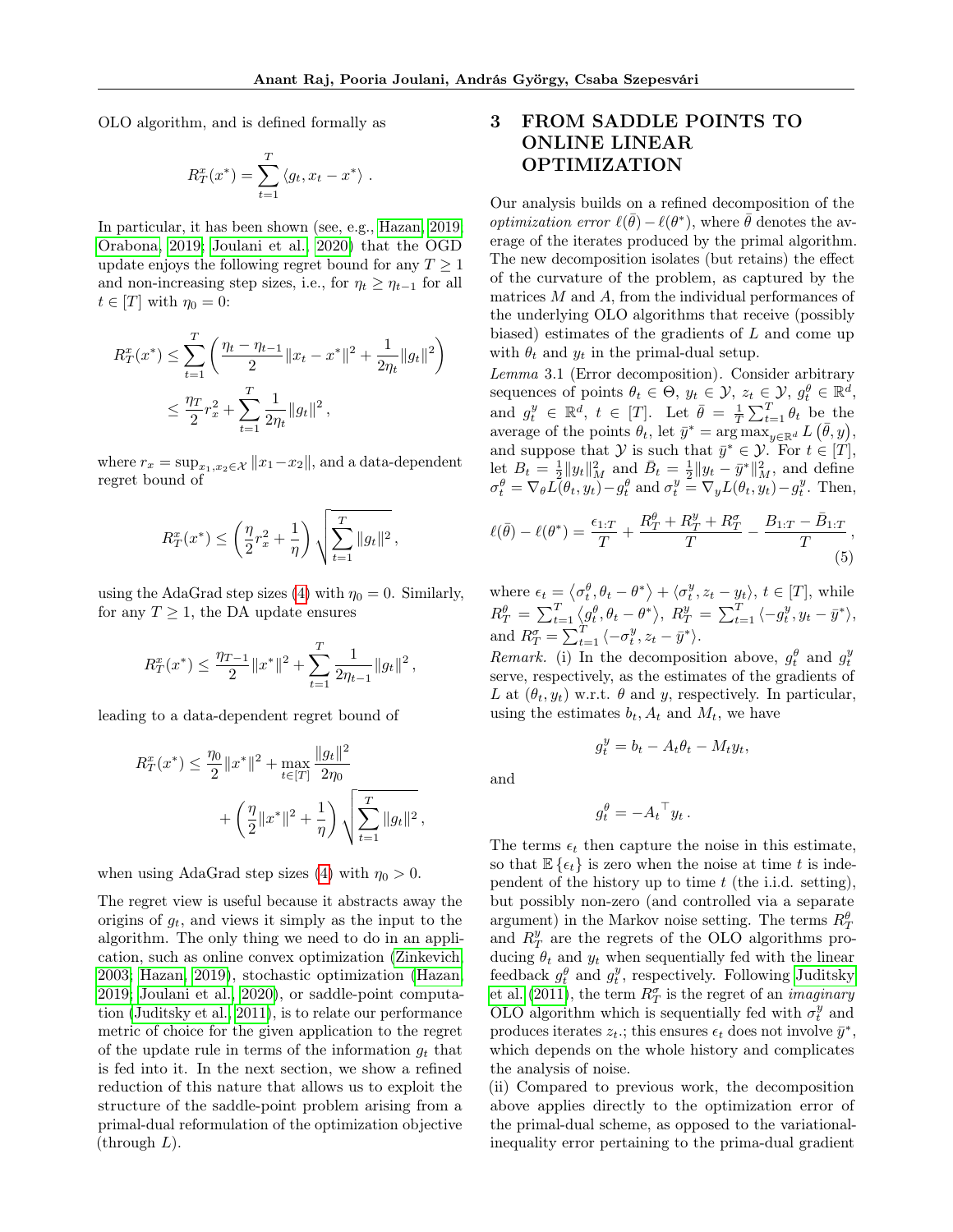operator. This enables us to take advantage of the curvature of the problem through the negative terms  $-B_t$ and  $-\bar{B}_t$ ; this is instrumental for reducing the contributions of the regret terms to the final error bound, and obtaining not only the  $\mathcal{O}(1/T)$  convergence guarantees but also simpler step-size configurations and smaller final convergence bounds.

The analysis then works as follows: we control the terms  $\epsilon_t$  using the i.i.d. or mixing properties of the estimates and the underlying stochastic process  $\{\xi_t\}.$ Furthermore, we upper-bound the regret terms in [\(5\)](#page-4-0) using the OLO regret bounds of the corresponding updates for  $\theta_t$  and  $y_t$  (Section [2.1\)](#page-3-3). This leaves us with the terms arising from those regret bounds, which involve the iterates as well as the gradients  $||g_t^{\theta}||^2$  and  $||g_t^y||^2$ . We then control these terms using the generic bounds presented below, possibly using the matching negative terms  $-B_t$  and  $-\overline{B}_t$  from [\(5\)](#page-4-0) to further reduce their effect in the final bound on  $\ell(\vec{\theta}) - \ell(\theta^*)$ .

Generic bounds on the regret terms. Next, we upper-bound the terms arising from the OLO regret guarantees of Section [2.1.](#page-3-3)

<span id="page-5-6"></span>*Lemma* 3.2 (Bound on  $||g_t^{\theta}||^2$ ). Recall  $B_t = \frac{1}{2}||y_t||_M^2$ . For any  $t \in [T]$ , we have  $||g_t^{\theta}||^2 \le \frac{2\lambda_A^2}{\beta}B_t$ .

<span id="page-5-7"></span>Lemma 3.3 (Bound on  $||g_t^y||^2$ ). Assume the i.i.d. setting, and let  $\sigma_*^2$  be an upper-bound on  $\mathbb{E}_t[\|b_t - A_t \theta^*\|^2].$ Then, for any  $t \in [T]$ ,

$$
\mathbb{E}_t [||g_t^y||^2] \leq 3 (\sigma_*^2 + \lambda_A^2 ||\theta_t - \theta^*||^2 + 2\lambda_M B_t).
$$

In addition, if  $\theta_t$  is given by DA or OGD with the step-size sequence  $\eta_t^{\theta}$ , then for any  $t \in [T]$ ,

$$
\mathbb{E}_{t} [||g_{t}^{y}||^{2}] \le 4 \left( \sigma_{*}^{2} + \lambda_{A}^{2} ||\theta_{1} - \theta^{*}||^{2} + 2\lambda_{M} B_{t} + \frac{2\lambda_{A}^{4} \sum_{s=1}^{t-1} (t-1)B_{s}}{\beta (\eta_{t}^{\theta})^{2}} \right).
$$

<span id="page-5-8"></span>Lemma 3.4 (Bound on  $\|\bar{y}_T^*\|^2$ ). We have  $\|\bar{y}_T^*\|^2 \leq$  $\frac{2}{\beta}\left(\ell(\bar{\theta}_T) - \ell(\stackrel{\cdot}{\theta^*})\right).$ 

<span id="page-5-9"></span>Lemma 3.5 (Bound on  $\|\theta - \theta^*\|^2$ ). For any  $\theta \in \mathbb{R}^d$ , we have  $\|\theta - \theta^*\|^2 \leq \frac{2}{\mu} \left(\ell(\theta) - \ell(\theta^*)\right).$ 

Equipped with the generic reduction to OLO and the above bounds on the terms that appear in the corresponding OLO regret bounds, we are ready to mix and match OLO algorithms and tuning strategies to obtain a range of new convergence results for problem [\(1\)](#page-0-0).

## 4 CONVERGENCE RESULTS WITH UNBOUNDED Θ IN THE I.I.D. SETTING

We start our results by showing finite time bounds for the case of unbounded  $\Theta$  in the i.i.d. setting.

In this section, we provide a new primal-dual algorithm that converges at a rate of  $\mathcal{O}(1/T)$ , rather than the usual rate of  $\mathcal{O}(1/\sqrt{T})$ , requires less prior knowledge, and results in better dependence on the parameters than earlier methods with  $\mathcal{O}(1/T)$  convergence guarantees. The two main features of our algorithm, namely restarting (i.e., the use of epochs) and unprojected updates, have appeared in previous work. However, we can now show that this simple update strategy, given in Algorithm [1,](#page-5-0) enjoys a bound of order  $\mathcal{O}(1/(\beta T))$  on the objective  $\ell(\theta)$ , unlike previous work which obtain a bound (on the iterate norms r.t. the objective) that typically scales with  $1/\mu$ .

**Restarting.** The algorithm works in  $S$  epochs, where epoch  $s, s = 1, 2, \ldots, S$ , consists of  $T_s$  rounds of stochastic gradient updates. Each stochastic gradient update uses one of the observations  $(A_t, b_t, M_t), t = 1, 2, \ldots, T$ . Recall that the observations form an i.i.d. sequence satisfying Assumption [2.2.](#page-2-4) We order these observations according to the epoch / time-step in which they are accessed: we denote  $(A_{s,t}, b_{s,t}, M_{s,t})$  to indicate the observation received in the t-th time step,  $t \in [T_s]$ , of the s-th epoch. The update directions are then obtained, as remarked after Lemma [3.1,](#page-4-1) using the estimated gradients of  $L(\theta, y)$  at the current observation  $(A_{s,t}, b_{s,t}, M_{s,t})$ , given by:

$$
g_{s,t}^y = \nabla_y L_{s,t}(\theta_{s,t}, y_{s,t}) = b_{s,t} - A_{s,t}\theta_{s,t} - M_{s,t}y_{s,t},
$$

and

$$
g_{s,t}^{\theta} = \nabla_{\theta} L_{s,t}(\theta_{s,t}, y_{s,t}) = -A_{s,t}^{\mathsf{T}} y_{s,t}.
$$

Algorithm 1 Unconstrained algorithm with restarting 1: **Input:** arbitrary initial points  $\theta_{1,1}$ ,  $y_{1,1}$ ; initial step sizes  $\eta_1^{\theta}$ ,  $\eta_1^y$ ; initial epoch length  $T_1$ .

2: for  $s = 1$  to  $S$  do

- 3: for  $t = 1$  to  $T_s$  do
- <span id="page-5-1"></span>4:  $\theta_{s,t+1} \leftarrow \theta_{s,1} + \frac{1}{\eta_s^{\theta}} g_{s,1:t}^{\theta}$
- <span id="page-5-4"></span><span id="page-5-3"></span><span id="page-5-2"></span>5:  $y_{s,t+1} \leftarrow y_{s,1} + \frac{1}{\eta_s^y} g_{s,1:t}^y$
- 6: end for
- 7:  $\theta_{(s+1),1} \leftarrow \bar{\theta}_s := \frac{1}{T_s} \sum_{t=1}^{T_s} \theta_{s,t}$
- <span id="page-5-5"></span>8:  $y_{(s+1),1} \leftarrow 0$
- 9:  $\eta_{s+1}^{\theta} \leftarrow 2\eta_s^{\theta}, \eta_{s+1}^y \leftarrow 2\eta_s^y$ , and  $T_{s+1} \leftarrow 2T_s$
- 10: end for
- <span id="page-5-0"></span>11: return  $\bar{\theta}_S = \frac{1}{T_S} \sum_{t=1}^{T_S} \theta_{S,t}$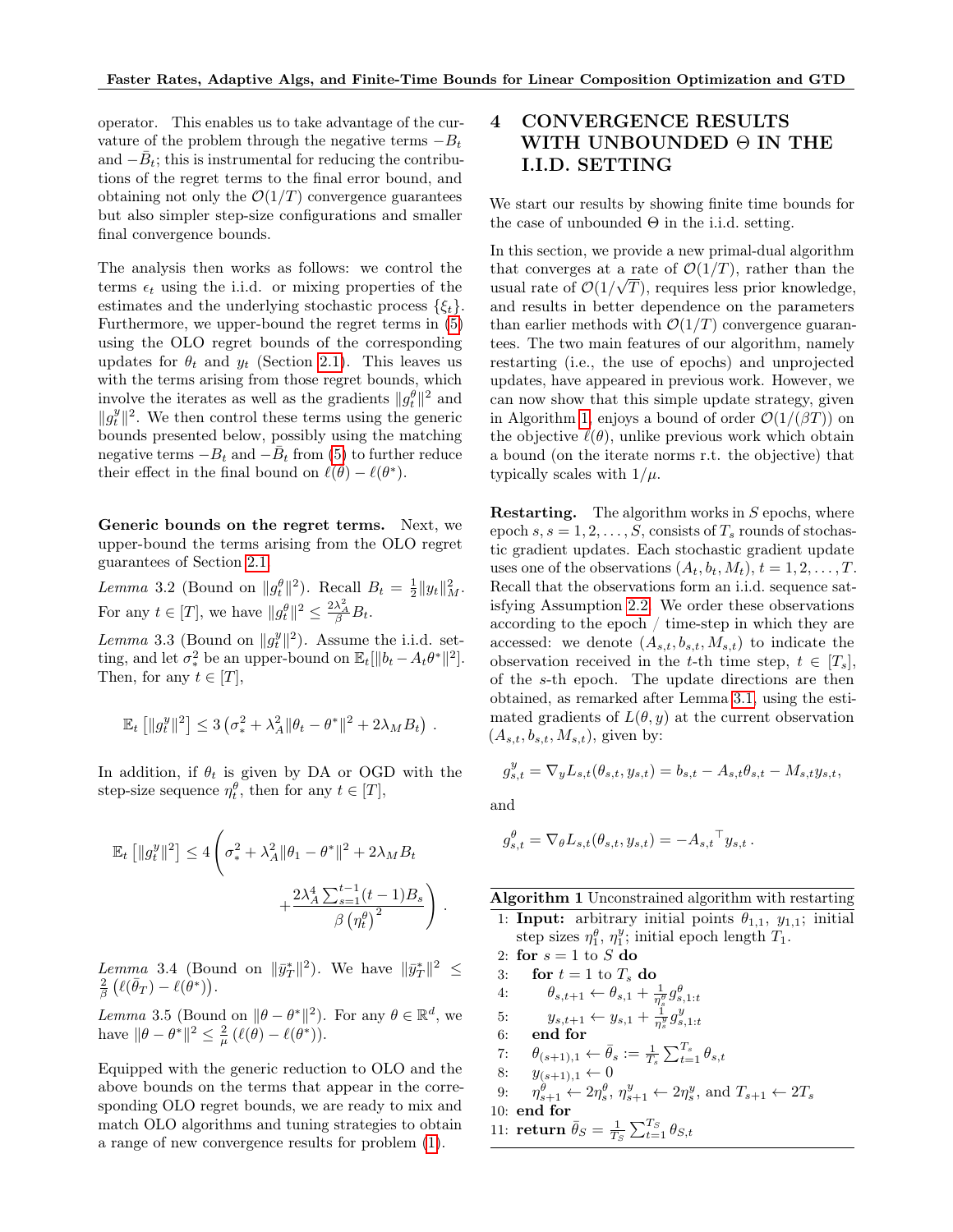In each epoch (Line [4](#page-5-1) and Line [5\)](#page-5-2), we perform standard primal-dual updates via the FTRL algorithm. At the end of the epoch, we obtain the averaged primal variable  $\bar{\theta}_s$  (Line [7\)](#page-5-3) and set the dual variable  $\bar{y}_s$  to zero (Line [8\)](#page-5-4), which act as initial iterates for the next epoch.[8](#page-6-4) Finally, in Line [9,](#page-5-5) the epoch length is doubled and the learning rates are halved for the next epoch.

<span id="page-6-2"></span>Theorem 1. Suppose that the iterates  $\theta_t$  and  $y_t, t \in [T]$ , are given by Algorithm [1.](#page-5-0) Then, for large enough  $T_1 \approx \Theta(\frac{1}{\mu^2 \beta^2})$ , for step sizes  $\eta_s^{\theta} = \frac{\mu T_s}{16}$  and  $\eta_s^y = \frac{\beta \hat{T}_s}{4}$ , under Assumptions [2.1](#page-2-3) and [2.2,](#page-2-4) after  $S > 0$  epochs, we have  $\ell(\bar{\theta}_S) - \ell(\theta^*) = \Theta(\frac{1}{\beta T_{1:S}})$ .

Proof Sketch. The detailed proof is given in the extended version of the paper [\(Raj et al., 2022\)](#page-9-10). The result directly comes from combining the bounds on the norm terms appearing in the regret bound of the primal, dual and noise variables, which have been provided in Lemmas [3.2,](#page-5-6) [3.3,](#page-5-7) [3.4](#page-5-8) and [3.5.](#page-5-9) The negative Bregman divergences coming from the regret decomposition are used with the appropriate choice of the step size to cancel the positive norm terms arising from the regret bounds. Defining  $\Delta \ell_s = \ell(\bar{\theta}_s) - \ell(\theta^*),$ we use strong convexity of  $\ell(\theta)$  to get the recursion  $\mathbb{E}[\Delta \ell_s] \leq \frac{1}{4} \mathbb{E}[\Delta \ell_{s-1}] + \frac{C}{T_{1:s}}$  for some constant C which depends on fixed quantities  $\theta^*, y^*, \beta, \mu, \lambda_A$  and  $\lambda_M$ . Since  $T_s = 2T_{s-1}$ , we get  $\Delta \ell_s = \mathcal{O}(\frac{1}{T})$  where T is total number of iterations. П

## 5 IMPROVED RESULTS WITH  $BOUNDED \Theta$  IN THE I.I.D. SETTING

In this section we make the extra assumption that we are given a set  $\Theta$  with bounded diameter  $\sup_{\theta_1, \theta_2 \in \Theta} \|\theta_1 - \theta_2\|^2 \leq r_\theta^2$ , such that the projection  $\mathcal{P}_{\Theta}(\theta)$  can be computed efficiently for any  $\theta \in \mathbb{R}^d$ . We design algorithms that keep their iterates inside Θ.

Besides the case when a constraint set  $\Theta$  is given as part of the problem, such projected-update algorithms can also be used as a proxy to find the unconstrained solution  $\theta^* \in \mathbb{R}^d$  of problem [\(1\)](#page-0-0). To that end, we would need to create a projection-friendly set  $\Theta$  that contains the unconstrained solution  $\theta^*$ . Assuming A and M are invertible, such a constraint set can be built using extra prior knowledge. In particular, since  $A\theta^* = b$ , we have  $\theta^* = A^{-1}b = (A^{\top}M^{-1}A)^{-1}(A^{\top}M^{-1}b)$ . Hence,  $\theta^*$  will be inside the  $\ell_2$ -ball of radius  $r_\theta$  as long as  $r_\theta > \frac{\lambda_A}{\beta \mu} ||b||$ or  $r_{\theta} > ||b|| / \sigma_{\min}(A)$ .

In previous work, the assumption of a bounded  $\Theta$  has been commonly accompanied by the assumption that the dual iterate  $y_t$  is also projected to a convex set  $\mathcal{Y}$ . The results in this section show that this is not necessary, but can be beneficial. Specifically, when  $\lambda_A/\beta$ is known, projecting the dual variable to a  $\mathcal Y$  containing the  $\ell_2$ -ball of radius  $\frac{\lambda_A}{\beta} r_\theta$  ensures that  $\bar{y}^* \in \mathcal{Y}$  as required by Lemma [3.1;](#page-4-1) we can thus use a projected adaptive  $y_t$  update to relax the need to know  $\lambda_M$ .

Robust bounds. We start with robust bounds that do not require the knowledge of β. A proof is given in the extended version of the paper [\(Raj et al., 2022\)](#page-9-10).

<span id="page-6-0"></span>Theorem 2. Suppose  $\theta_t$  and  $y_t$  are given by any of the three update pairs in Table [2.](#page-7-2) Then, under Assump-tions [2.1](#page-2-3) and [2.2,](#page-2-4) for all  $T \geq 1$ , the error of each pair of updates is upper-bounded as presented in Table [2.](#page-7-2) In all cases,  $\ell(\bar{\theta}) - \ell(\theta^*) = \mathcal{O}(1/\sqrt{T}).$ 

Remark. Notably, the pair of updates in the second and third rows of Table [2](#page-7-2) converge for any positive values of  $\eta^{\theta}$  and  $\eta^y$ . These two parameters can still be further tuned using the standard hyper-parameter tuning methods and / or further prior knowledge, resulting in better constants in the convergence rate. This should be contrasted with the restricted range of step-sizes under which prior work typically establish convergence.

Adaptive  $\mathcal{O}(1/T)$  bounds with knowledge of  $\beta$ . Finally, we show that given knowledge of  $\beta$ , one can make the same prior-knowledge trade-offs as the robust case, while still obtaining an  $\mathcal{O}(1/T)$  rate. The next theorem formalizes this idea. A proof is provided in the extended version of the paper [\(Raj et al., 2022\)](#page-9-10).

<span id="page-6-1"></span>Theorem 3. Suppose  $\theta_t$  and  $y_t$  are given by any of the three update pairs in Table [3.](#page-7-3) Then, under Assump-tions [2.1](#page-2-3) and [2.2,](#page-2-4) for all  $T \geq 1$ ,  $\ell(\bar{\theta}) - \ell(\theta^*) = \mathcal{O}(1/\bar{T})$ .

### 6 MARKOV NOISE SETTING

In this section, we provide convergence guarantees for problem [\(1\)](#page-0-0) in the more realistic Markov noise setting.

<span id="page-6-3"></span>First, in Theorem [4,](#page-6-3) we consider the simpler case when both the primal variable  $\theta$  and the dual variable y are projected onto the compact sets  $\Theta$  and  $\mathcal{Y}$ , respectively. Theorem 4. Suppose Assumptions [2.1](#page-2-3) and [2.3](#page-2-5) hold. Assume that  $\sup_{\theta \in \Theta} ||\theta||^2 \leq r_{\theta}^2$  and  $\sup_{y \in \mathcal{Y}} ||y||^2 \leq r_y^2$ . Let  $y_1 = y^* = 0$  and  $\theta_1$  be arbitrary, and for all  $t \in \mathbb{N}$ ,

$$
\theta_{t+1} = \mathcal{P}_{\Theta} \left[ \theta_t - \frac{g_t^{\theta}}{\eta^{\theta}} \right],
$$
 and  $y_{t+1} = \mathcal{P}_{\mathcal{Y}} \left[ y_t + \frac{g_t^y}{\eta_t^y} \right],$ 

where  $\eta^{\theta} = \frac{2\tau(\tau+1)\lambda_A^2}{\beta}$  and  $\eta_t^y = \frac{4}{\beta t}$ . Then, under Assumptions [2.1](#page-2-3) and [2.3,](#page-2-5) for all  $t \in [T]$  and  $\Delta > 0$ ,

$$
\ell(\bar{\theta}_T) - \ell(\theta^*) \le \frac{C_1 \tau(\tau + 1)}{\beta T} + \frac{10L_2^2 + C_2 \tau}{\beta T} \log(1 + T)
$$

$$
+ 2\Delta(r_{\theta}L_1 + r_y L_2) + \frac{6\tau r_y(\lambda_A r_{\theta} + L_2)}{T},
$$

<span id="page-6-4"></span> ${}^{8}$ For the generalized problem where  $A$  is not invertible, we can start epoch  $s+1$  at  $y_{s+1,1} = \bar{y}_s = \frac{1}{T_s} y_{s,1:T_s}$ .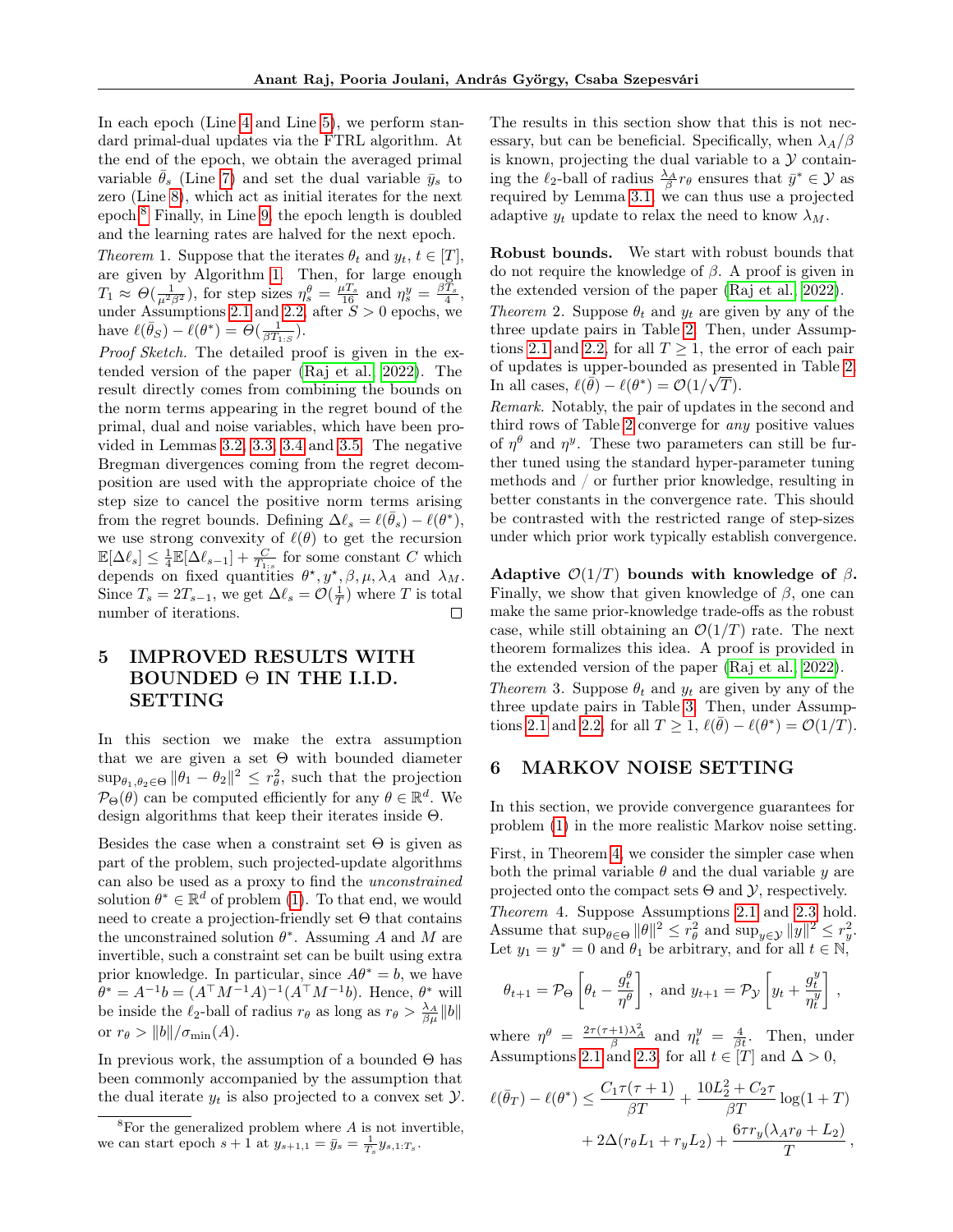Faster Rates, Adaptive Algs, and Finite-Time Bounds for Linear Composition Optimization and GTD

| Update rule                                                                                                                                                                 | Step-size                                | Bound on the Unnormalized Error: $T \cdot \mathbb{E} \left[ \ell(\bar{\theta}_T) - \ell(\theta^*) \right]$                                                                                                                                                       |
|-----------------------------------------------------------------------------------------------------------------------------------------------------------------------------|------------------------------------------|------------------------------------------------------------------------------------------------------------------------------------------------------------------------------------------------------------------------------------------------------------------|
| $\theta_{t+1} = \mathcal{P}_{\Theta} \left( \theta_t - g_t^{\theta} / \eta^{\theta} \right)$                                                                                | $\eta^{\theta} = 2\lambda_{A}^{2}/\beta$ | $\frac{\lambda_A^2}{\beta}r_\theta^2 + (12\lambda_M + \sqrt{T})\frac{\lambda_A^2}{\beta^2}r_\theta^2 + 6\left(\sigma_*^2 + \lambda_A^2r_\theta^2\right)\sqrt{T}$                                                                                                 |
| $y_{t+1} = y_1 + g_{1:t}^y/\eta_t^y$                                                                                                                                        | $\eta_t^y = 12\lambda_M + \sqrt{t+1}$    |                                                                                                                                                                                                                                                                  |
| $\theta_{t+1} = \mathcal{P}_{\Theta}(\theta_t - g_t^{\theta}/\eta_t^{\theta})$ $\eta_t^{\theta} = \eta^{\theta} \sqrt{\sum_{s=1}^{t-1}   g_s^{\theta}  ^2}$                 |                                          | $2\left(\frac{\eta^y\lambda_A^2}{2\beta^2}r_\theta^2+\frac{1}{\eta^y}\right)\sqrt{3\sigma_*^2T+3\lambda_A^2r_\theta^2T}+\frac{2\lambda_A^2}{\beta}\left(\frac{\eta^\theta}{2}r_\theta^2+\frac{1}{\eta^\theta}\right)^2$                                          |
| $y_{t+1} = y_1 + \frac{g_{1:t}^y}{12\lambda_M + \eta_t^y}$ $\eta_t^y = \eta_y^y \sqrt{\sum_{s=1}^{t-1}   g_s^y  ^2}$                                                        |                                          | $+24\lambda_M\left(\tfrac{\eta^y\lambda_A^2}{2\beta^2}r_\theta^2+\tfrac{1}{\eta^y}\right)^2+12\lambda_M\tfrac{\lambda_A^2}{\beta^2}r_\theta^2+\tfrac{\left(B^2+\lambda_A^2r_\theta^2\right)}{4\lambda_M}$                                                        |
| $\theta_{t+1} = \mathcal{P}_{\Theta} \left( \theta_t - g_t^{\theta} / \eta_t^{\theta} \right)$ $\eta_t^{\theta} = \eta^{\theta} \sqrt{\sum_{s=1}^{t-1} \ g_s^{\theta}\ ^2}$ |                                          | $2\left(\frac{\eta^{y}c\lambda^{2}_{A}}{2\beta^{2}}r_{\theta}^{2}+\frac{1}{\eta^{y}}\right)\sqrt{3\sigma^{2}_{*}T+3\lambda^{2}_{A}r_{\theta}^{2}T}+\frac{2\lambda^{2}_{A}}{\beta}\left(\frac{\eta^{\theta}}{2}r_{\theta}^{2}+\frac{1}{\eta^{\theta}}\right)^{2}$ |
| $y_{t+1} = \mathcal{P}_{\mathcal{Y}}(y_t + g_t^y/\eta_t^y)$ $\eta_t^y = \eta^y \sqrt{\sum_{s=1}^{t-1} \ g_s^y\ ^2}$                                                         |                                          | $+24\lambda_M\left(\frac{\eta^yc\lambda_A^2}{2\beta^2}r_\theta^2+\frac{1}{\eta^y}\right)^2$                                                                                                                                                                      |

Table 2: Algorithm configurations that result in a robust  $\mathcal{O}(1/\sqrt{T})$  convergence guarantee for bounded  $\Theta$ . All update rules apply for  $t \in [T]$ . In all cases,  $\theta_1 \in \Theta$  is arbitrary, and  $y_1 = y^* = 0$ . Note that the adaptive step sizes may be zero before the first non-zero gradient estimate is observed. In that case, the possible 0/0 in the update rule is evaluated to 0 by convention: the algorithm keeps predicting  $\theta_{t+1} = \theta_1$  until it receives a non-zero update direction. In the last update, y is any closed convex set containing the  $\ell_2$ -ball of radius  $\lambda_A^2 r_\theta^2/\beta^2$  satisfying sup<sub>y $\epsilon y \llbracket y \rrbracket^2 \leq c \lambda_A^2 r_\theta^2/\beta^2$  for some  $c \geq 1$ .</sub>

| Update rule                                                                                    | Step-size                                                                    |
|------------------------------------------------------------------------------------------------|------------------------------------------------------------------------------|
| $\theta_{t+1} = \mathcal{P}_{\Theta}\left(\theta_t - g_t^{\theta}/\eta^{\theta}\right)$        | $\eta^{\theta} = 2\lambda_{A}^{2}/\beta$                                     |
| $y_{t+1} = y_t + g_t^y / \eta_t^y$                                                             | $\eta_t^y = 16\lambda_M + \frac{\beta}{2}t$                                  |
| $\theta_{t+1} = \mathcal{P}_{\Theta} \left( \theta_t - g_t^{\theta} / \eta_t^{\theta} \right)$ | $\eta_t^{\theta} = \eta^{\theta} \sqrt{\sum_{s=1}^{t-1} \ g_s^{\theta}\ ^2}$ |
| $y_{t+1} = y_t + g_t^y / \eta_t^y$                                                             | $\eta_t^y = 16\dot{\lambda}_M + \frac{\beta}{2}t$                            |
| $\theta_{t+1} = \mathcal{P}_{\Theta} \left( \theta_t - g_t^{\theta} / \eta_t^{\theta} \right)$ | $\eta_t^{\theta} = \eta^{\theta} \sqrt{\sum_{s=1}^{t-1} \ g_s^{\theta}\ ^2}$ |
| $y_{t+1} = \mathcal{P}_{\mathcal{Y}}(y_t + g_t^y/\eta_t^y)$                                    | $\eta_t^y = \frac{\beta}{2}t$                                                |

Table 3: Algorithm configurations that result in a fast  $\mathcal{O}(1/T)$  convergence guarantee for bounded  $\Theta$ . All update rules apply for  $t \in [T]$ . In all cases,  $\theta_1 \in \Theta$  is arbitrary, and  $y_1 = y^* = 0$ . Similar comments as in Table [2](#page-7-2) apply to adaptive steps and Y.

where 
$$
L_1 = \lambda_A r_y
$$
,  $L_2 = B + \lambda_A r_\theta + \lambda_m r_y$ ,  $C_1 = 2\lambda_A^2 r_\theta^2$ ,  
\n $C_2 = 4 [2r_y \lambda_M L_2 + 2r_\theta \lambda_A L_2 + 3L_2^2]$ , and  $\tau = \tau_0(\Delta)$ .

The result obtained above illuminates the effect of Markov noise on the convergence guarantee, and exposes the problem parameters appearing in the rate. Next, in Theorem [5,](#page-7-1) we consider the unbounded setting  $\Theta = \mathcal{Y} = \mathbb{R}^d$  and analyze Algorithm [1](#page-5-0) under Markov noise, proving a counterpart of Theorem [1.](#page-6-2)

<span id="page-7-1"></span>Theorem 5. Suppose Assumptions [2.1](#page-2-3) and [2.3](#page-2-5) hold. Assume that the iterates  $\theta_t$  and  $y_t$  are given by Algo-rithm [1](#page-5-0) with step sizes  $\eta_{\theta}^{(s)} = \Theta \left( \max \left\{ \mu T_{1:s}, \frac{\beta T_{1:s}}{\lambda_A^2} \right\} \right)$  $\mathcal{U}$ and  $\eta_y^{(s)} = \Theta\left(\frac{\beta T_{1:s}}{\lambda_A^2}\right)$ ). Then, after  $S > 0$  epochs, for small enough  $\Delta = \mathcal{O}(\beta^2 \mu^2)$ , and for large enough  $T_1 = \Omega\left(\frac{\tau}{\beta^2 \mu^2}\right)$ , we have

$$
\ell(\bar{\theta}_S) - \ell(\theta^*) = \Theta\left(\frac{\tau}{\beta T_{1:S}} + \Delta\right).
$$

## <span id="page-7-2"></span><span id="page-7-0"></span>7 IMPLICATIONS FOR GRADIENT TD LEARNING

<span id="page-7-3"></span>In this section, we recall the formal reduction of the offpolicy policy evaluation problem to problem [\(1\)](#page-0-0), and discuss the implications of our results for this setting.

Following the notations in [Liu et al.](#page-9-9) [\(2015\)](#page-9-9), consider a Markov Decision Process (MDP), which is a tuple  $(S, \mathcal{A}, (\mathcal{P}_{ss'}^a)_{s,s'\in\mathcal{S},a\in\mathcal{A}}, R, \gamma),$  where S and A, respectively, are the finite sets of states and actions,  $\mathcal{P}^a_{ss'}$  is the probability of transition from state  $s \in \mathcal{S}$  to state  $s' \in \mathcal{S}$ when performing action  $a \in \mathcal{A}, R : S \times A \rightarrow [0, R_{max}]$ is the reward function with  $R(s, a)$  denoting the reward received at state s if the agent performs action a, and  $0 \leq \gamma < 1$  is a discount factor. A stationary policy  $\pi: S \times A \rightarrow [0,1],$  where  $\sum_{a \in A} \pi(s, a) = 1$  for every  $s \in \mathcal{S}$ , indicates the probability of performing a particular action at a particular state. The value function of a given policy  $\pi$  is denoted by  $V^{\pi}: S \to R$  which happens to be the unique fixed-point of the Bellman operator  $T^{\pi}$ , that is,

$$
V^{\pi} = T^{\pi} V^{\pi} = R^{\pi} + \gamma P^{\pi} V^{\pi}.
$$

We consider the off-policy evaluation problem, where the goal is to estimate the value of a policy  $\pi$ , while the MDP can only be observed through interactions via another policy  $\pi_b$ , called the behavior policy. For a state-action pair  $(s, a)$ , such that  $\pi_b(a|s) > 0$ , the importance weighting factor is defined as  $\rho(s, a) = \frac{\pi(a|s)}{\pi_b(a|s)}$ with  $\rho_{\text{max}} \geq \sup_{s \in \mathcal{S}, a \in \mathcal{A}} \rho(s, a)$  being the maximum. For large state spaces, we often approximate the value function  $V^{\pi}$  with linear functions as  $\hat{v} = \Phi \theta$  where  $\Phi \in \mathbb{R}^{|S| \times d}$  and  $\theta \in \mathbb{R}^d$ . We assume to have access to a stream of training samples which we denote as  $\{(s_t, a_t, r_t = r(s_t, a_t), s_t', \rho_t)\}_{t=1}^{\infty}$ , where  $r_t$  denotes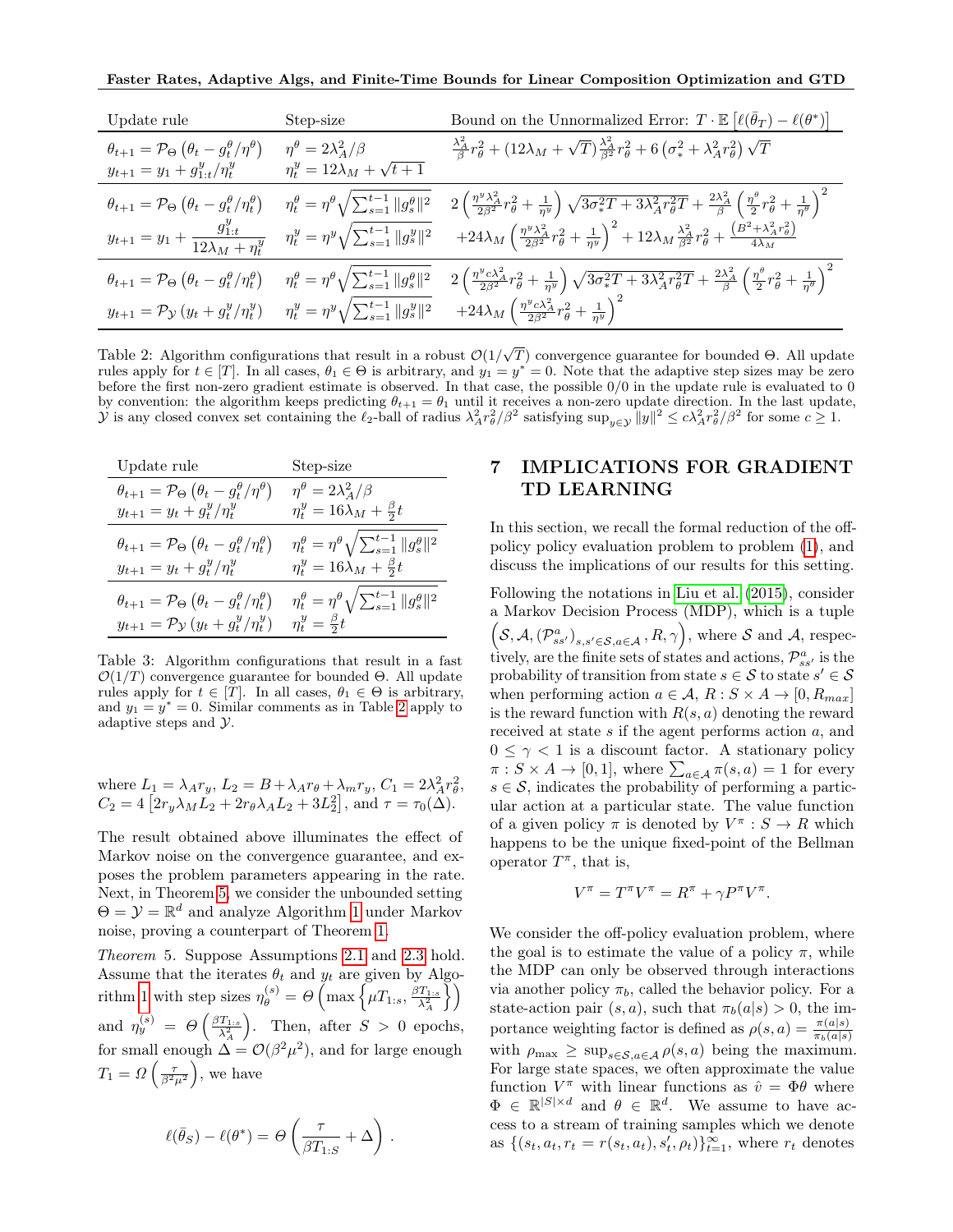the reward after choosing action  $a_t$  at the state  $s_t$ ,  $s_t \sim P_t$  where  $P_t$  is the distribution of  $s_t$  at step t,  $a_t \sim \pi_b(\cdot|s_t), s'_t \sim P(\cdot|s_t, a_t)$  and  $\rho_t = \rho(s_t, a_t)$ . In the online (Markov noise) setting, we have  $s_t' = s_{t+1}$ . Alternatively, given a finite batch of  $n$  transitions  $\{(s_i, a_i, r_i = r(s_i, a_i), s'_i, \rho(s_i, a_i))\}_{i=1}^n$ , we can create the stream above under the i.i.d. noise setting by sampling from the batch in an i.i.d. fashion.

We use  $\phi_t = \phi(s_t)$  to denote the feature vector corresponding to state  $s_t$ , and denote  $\phi(s'_t)$  with  $\phi'_t$ . Further, denote the TD error by  $\delta_t(\theta) = r_t + \gamma {\phi_t'}^\top \theta - \phi_t^\top \theta$ , and define  $\Delta \phi_t = \phi_t - \gamma \phi'_t$ . Then, the goal of GTD methods [\(Maei, 2011\)](#page-9-0) is to solve problem [\(1\)](#page-0-0) with

$$
A = \lim_{t \to \infty} \mathbb{E}[A_t],
$$
  
\n
$$
b = \lim_{t \to \infty} \mathbb{E}[b_t],
$$
  
\n
$$
C = \lim_{t \to \infty} \mathbb{E}[C_t],
$$

where  $A_t = \rho_t \phi_t \Delta \phi_t^{\top}$ ,  $b_t = \rho_t \phi_t r_t$ , and  $C_t = \phi_i \phi_i^{\top}$ . In this case,  $\ell(\theta)$  of problem [\(1\)](#page-0-0) is called the Mean Squared Projected Bellman Error (MSPBE) objective.

Interpretation of results for the MSPBE objective. Given the definitions above, it is straightforward to see that an upper-bound  $\lambda_M$  on  $||M_t||$  can be immediately obtained as  $\lambda_M = \sup_t ||\phi_t||$ . Thus, Theorem [2](#page-6-0) shows that we can adaptively tune the GTD2 algorithm, using only knowledge of the feature norms, and √ obtain a convergence guarantee of  $\mathcal{O}(1/\sqrt{T})$ . Similarly, note that the minimum eigenvalue of  $C$ , lower-bounded by β, is independent of the tagert policy π. Hence, Theorem [3](#page-6-1) implies a  $\mathcal{O}(\frac{1}{\beta T})$  bound with proper adaptive tuning of GTD2. In both cases, the step sizes are independent of the potentially large factor  $\rho_{\text{max}}$ ; this would not be the case if we had to tune the step size based, e.g., on upper-bounds of the gradient norms obtained from  $\lambda_A$  or  $\mu$ .

### 8 CONCLUSIONS

In this paper, we studied the problem of linear composition optimization, a special case of which arises in policy evaluation for reinforcement learning using gradient temporal difference learning algorithms. Applying a simple alternative to the saddle-point formulation of [Liu et al.](#page-9-6) [\(2018\)](#page-9-6), we exploited the structure (specifically, the curvature) of this optimization problem to achieve convergence rates for the objective that: a) remove or relax unnecessary assumptions about availability of prior knowledge, b) apply to adaptive, simple-totune algorithms, and c) enjoy better dependence on the problem parameters compared to previous work. In particular, we analyzed an unconstrained restarting scheme that, under both i.i.d. and Markov noise, achieves a  $\mathcal{O}(1/(\beta T))$  rate, which to our knowledge has not been available in previous work. Finally, we discussed the implications of these results applied to the adaptive tuning of GTD algorithm for policy evaluation. In particular, we noted that the new step-size schedules do not depend on the largest importance sampling ratio  $\rho_{\text{max}}$ , preventing the aggressive scale-down of the step-size that would potentially occur when the algorithm is tuned based on other problem parameters.

The next immediate research problem is to extend the analysis to non-linear gradient temporal difference learning, to value iteration, and to universal adaptive step-size algorithms that do not require any prior knowledge to converge in the unconstrained setting.

#### Acknowledgements

During part of this work, A. Raj was a research intern at DeepMind.

#### Bibliography

- <span id="page-8-1"></span>Francis Bach and Eric Moulines. Non-strongly-convex smooth stochastic approximation with convergence rate o  $(1/n)$ . In Proceedings of the 26th International Conference on Neural Information Processing Systems-Volume 1, pages 773–781, 2013.
- <span id="page-8-3"></span>Gal Dalal, Balázs Szörényi, Gugan Thoppe, and Shie Mannor. Finite sample analyses for td  $(0)$  with function approximation. *arXiv preprint* arXiv:1704.01161, 2017.
- <span id="page-8-4"></span>Gal Dalal, Gugan Thoppe, Balázs Szörényi, and Shie Mannor. Finite sample analysis of two-timescale stochastic approximation with applications to reinforcement learning. In Conference On Learning Theory, pages 1199–1233. PMLR, 2018.
- <span id="page-8-5"></span>Gal Dalal, Balazs Szorenyi, and Gugan Thoppe. A tale of two-timescale reinforcement learning with the tightest finite-time bound. In Proceedings of the AAAI Conference on Artificial Intelligence, pages 3701–3708, 2020.
- <span id="page-8-6"></span>Thinh T Doan. Finite-time analysis and restarting scheme for linear two-time-scale stochastic approximation. SIAM Journal on Control and Optimization, 59(4):2798–2819, 2021.
- <span id="page-8-2"></span>Simon S Du, Jianshu Chen, Lihong Li, Lin Xiao, and Dengyong Zhou. Stochastic variance reduction methods for policy evaluation. In International Conference on Machine Learning, pages 1049–1058. PMLR, 2017.
- <span id="page-8-0"></span>John Duchi, Elad Hazan, and Yoram Singer. Adaptive subgradient methods for online learning and stochastic optimization. Journal of machine learning research, 12(Jul):2121–2159, 2011.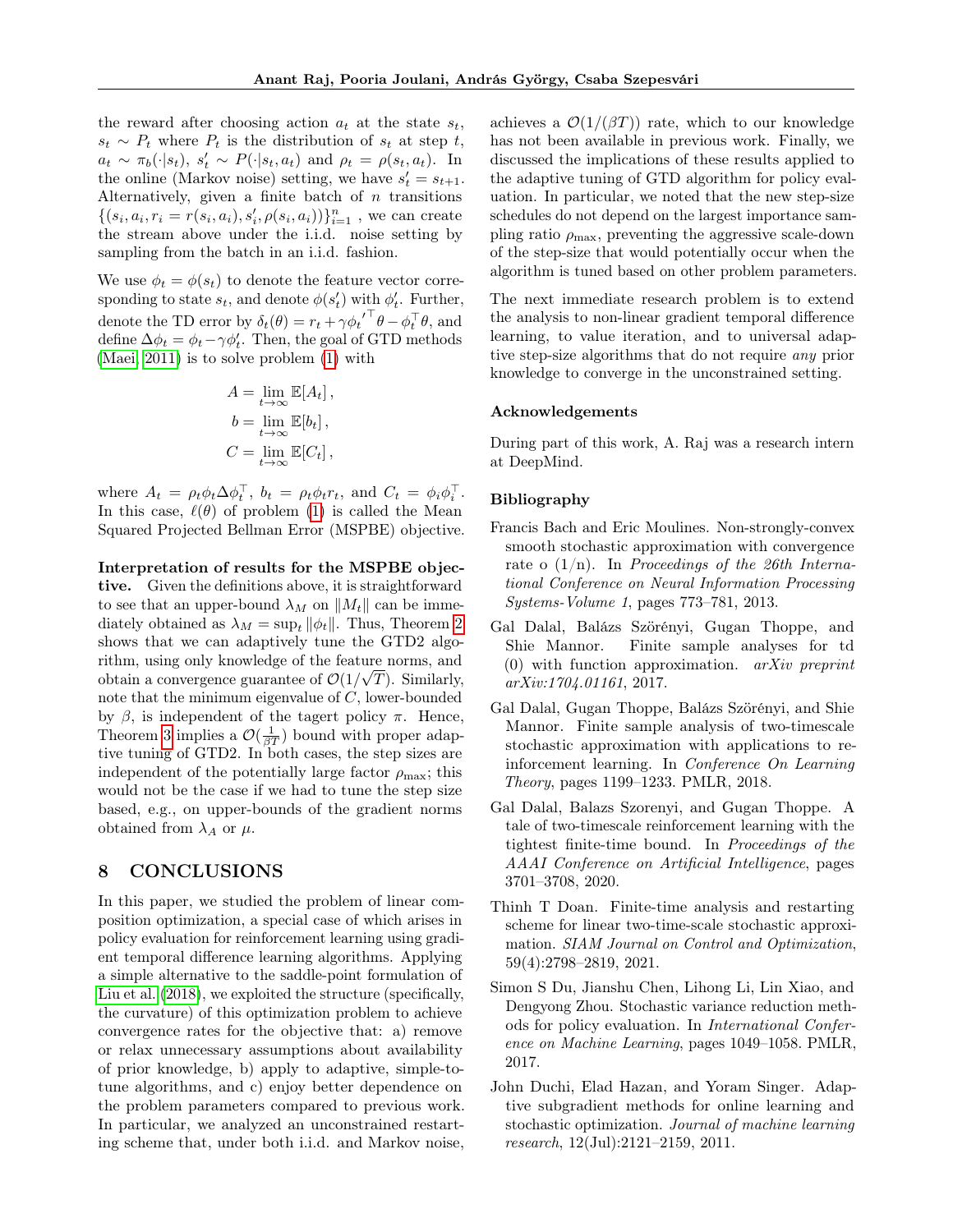### Faster Rates, Adaptive Algs, and Finite-Time Bounds for Linear Composition Optimization and GTD

- <span id="page-9-11"></span>Harsh Gupta, R Srikant, and Lei Ying. Finite-time performance bounds and adaptive learning rate selection for two time-scale reinforcement learning. Advances in Neural Information Processing Systems, 32, 2019.
- <span id="page-9-21"></span>Elad Hazan. Introduction to online convex optimization. arXiv preprint arXiv:1909.05207, 2019.
- <span id="page-9-16"></span>Bin Hu and Usman Ahmed Syed. Characterizing the exact behaviors of temporal difference learning algorithms using markov jump linear system theory. arXiv preprint arXiv:1906.06781, 2019.
- <span id="page-9-17"></span>Kevin Huang and Shuzhong Zhang. New first-order algorithms for stochastic variational inequalities. arXiv preprint arXiv:2107.08341, 2021.
- <span id="page-9-8"></span>Rie Johnson and Tong Zhang. Accelerating stochastic gradient descent using predictive variance reduction. In Advances in neural information processing systems, pages 315–323, 2013.
- <span id="page-9-23"></span>Pooria Joulani, András György, and Csaba Szepesvári. A modular analysis of adaptive (non-) convex optimization: Optimism, composite objectives, variance reduction, and variational bounds. Theoretical Computer Science, 808:108–138, 2020.
- <span id="page-9-24"></span>Anatoli Juditsky, Arkadi Nemirovski, and Claire Tauvel. Solving variational inequalities with stochastic mirror-prox algorithm. Stochastic Systems, 1(1):17– 58, 2011.
- <span id="page-9-12"></span>Maxim Kaledin, Eric Moulines, Alexey Naumov, Vladislav Tadic, and Hoi-To Wai. Finite time analysis of linear two-timescale stochastic approximation with markovian noise. *arXiv preprint arXiv:2002.01268*. 2020.
- <span id="page-9-18"></span>Georgios Kotsalis, Guanghui Lan, and Tianjiao Li. Simple and optimal methods for stochastic variational inequalities, i: operator extrapolation. arXiv preprint arXiv:2011.02987, 2020a.
- <span id="page-9-19"></span>Georgios Kotsalis, Guanghui Lan, and Tianjiao Li. Simple and optimal methods for stochastic variational inequalities, ii: Markovian noise and policy evaluation in reinforcement learning. arXiv preprint arXiv:2011.08434, 2020b.
- <span id="page-9-9"></span>Bo Liu, Ji Liu, Mohammad Ghavamzadeh, Sridhar Mahadevan, and Marek Petrik. Finite-sample analysis of proximal gradient td algorithms. In UAI, pages 504–513. Citeseer, 2015.
- <span id="page-9-6"></span>Bo Liu, Ian Gemp, Mohammad Ghavamzadeh, Ji Liu, Sridhar Mahadevan, and Marek Petrik. Proximal gradient temporal difference learning: Stable reinforcement learning with polynomial sample complexity. Journal of Artificial Intelligence Research, 63: 461–494, 2018.
- <span id="page-9-0"></span>Hamid Reza Maei. Gradient temporal-difference learning algorithms. PhD thesis, University of Alberta, 2011.
- <span id="page-9-5"></span>H Brendan McMahan and Matthew Streeter. Adaptive bound optimization for online convex optimization. arXiv preprint arXiv:1002.4908, 2010.
- <span id="page-9-22"></span>Francesco Orabona. A modern introduction to online learning. arXiv preprint arXiv:1912.13213, 2019.
- <span id="page-9-7"></span>Zilun Peng, Ahmed Touati, Pascal Vincent, and Doina Precup. Svrg for policy evaluation with fewer gradient evaluations. arXiv preprint arXiv:1906.03704, 2019.
- <span id="page-9-10"></span>Anant Raj, Pooria Joulani, András György, and Csaba Szepesvári. Faster rates, adaptive algorithms, and finite-time bounds for linear composition optimization and gradient td learning. arXiv preprint, 2022.
- <span id="page-9-20"></span>Ohad Shamir and Tong Zhang. Stochastic gradient descent for non-smooth optimization: Convergence results and optimal averaging schemes. In International conference on machine learning, pages 71–79. PMLR, 2013.
- <span id="page-9-1"></span>Richard S Sutton. Learning to predict by the methods of temporal differences. Machine learning, 3(1):9–44, 1988.
- <span id="page-9-2"></span>Richard S Sutton, Csaba Szepesvári, and Hamid Reza Maei. A convergent o (n) algorithm for off-policy temporal-difference learning with linear function approximation. Advances in neural information processing systems, 21(21):1609–1616, 2008.
- <span id="page-9-3"></span>Richard S Sutton, Hamid Reza Maei, Doina Precup, Shalabh Bhatnagar, David Silver, Csaba Szepesvári, and Eric Wiewiora. Fast gradient-descent methods for temporal-difference learning with linear function approximation. In Proceedings of the 26th Annual International Conference on Machine Learning, pages 993–1000, 2009.
- <span id="page-9-4"></span>Mengdi Wang, Ethan X Fang, and Han Liu. Stochastic compositional gradient descent: algorithms for minimizing compositions of expected-value functions. Mathematical Programming, 161(1-2):419–449, 2017a.
- <span id="page-9-14"></span>Mengdi Wang, Ji Liu, and Ethan X. Fang. Accelerating stochastic composition optimization. Journal of Machine Learning Research, 18(105):1–23, 2017b.
- <span id="page-9-15"></span>Yue Wang, Wei Chen, Yuting Liu, Zhi-Ming Ma, and Tie-Yan Liu. Finite sample analysis of the gtd policy evaluation algorithms in markov setting. arXiv preprint arXiv:1809.08926, 2018.
- <span id="page-9-13"></span>Tengyu Xu, Shaofeng Zou, and Yingbin Liang. Two time-scale off-policy td learning: Non-asymptotic analysis over markovian samples. In Advances in